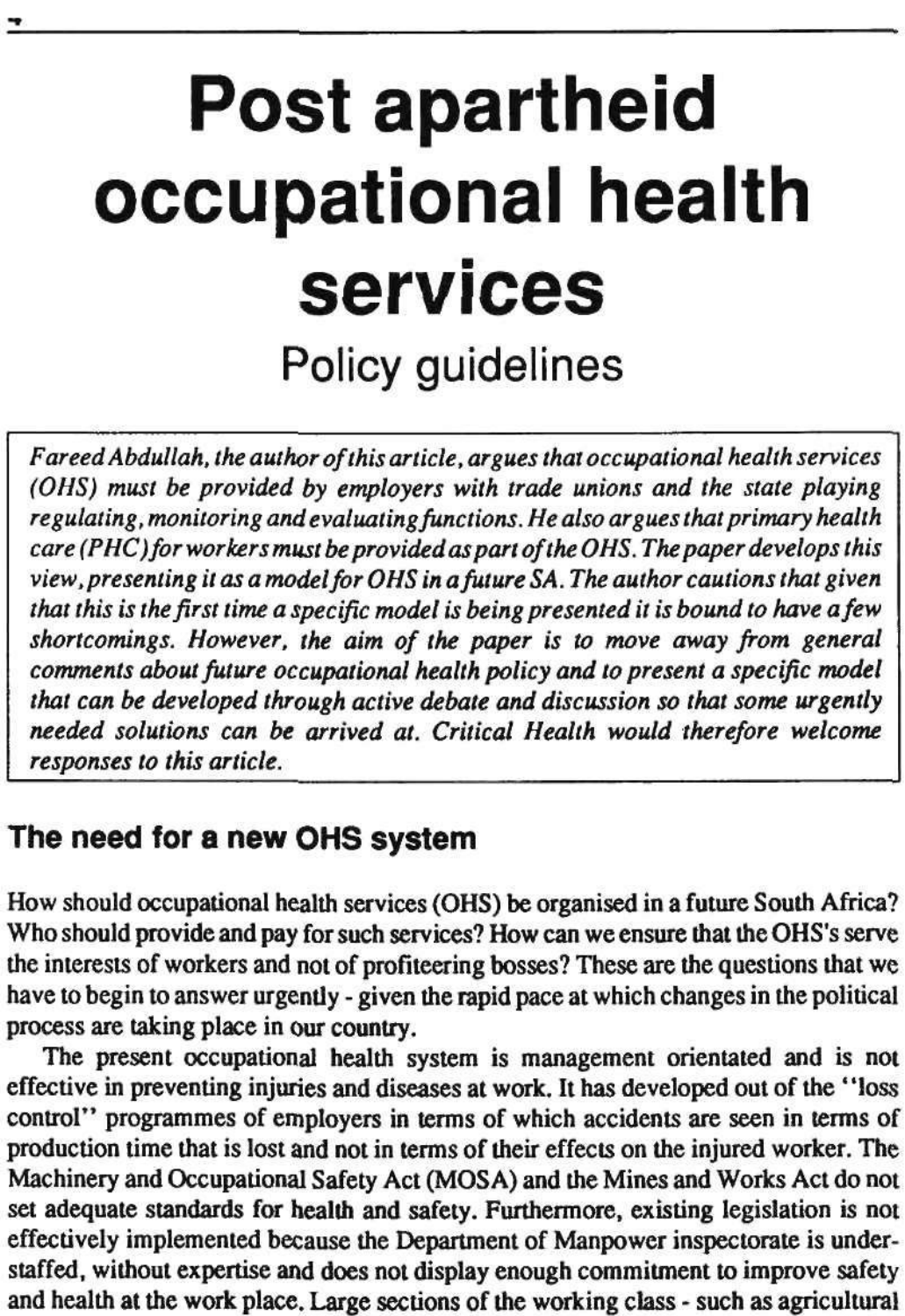

It is suggested that the OHS should be the responsibility of employers but the state would still be responsible for certain aspects of workers health, such as rehabilitation programmes for people injured at work.

workers and domestic workers - are not covered by much of the legislation.

The compensation system is inadequate and extremely bureaucratic making it difficult for workers to receive adequate compensation. The law does not require any employer to provide OHS's to workers although some employers do provide them. Where these services are provided their intention appears to be to reduce the amount of work time lost when workers become ill or are injured.

The way an OHS is organised has important implications on how effective it is in reducing illness, the quality of care and whether it is management or worker orientated. Some progressive health workers and trade unionists are of the view that OHS in the future should be provided by the slate as part of the future National Health Service. In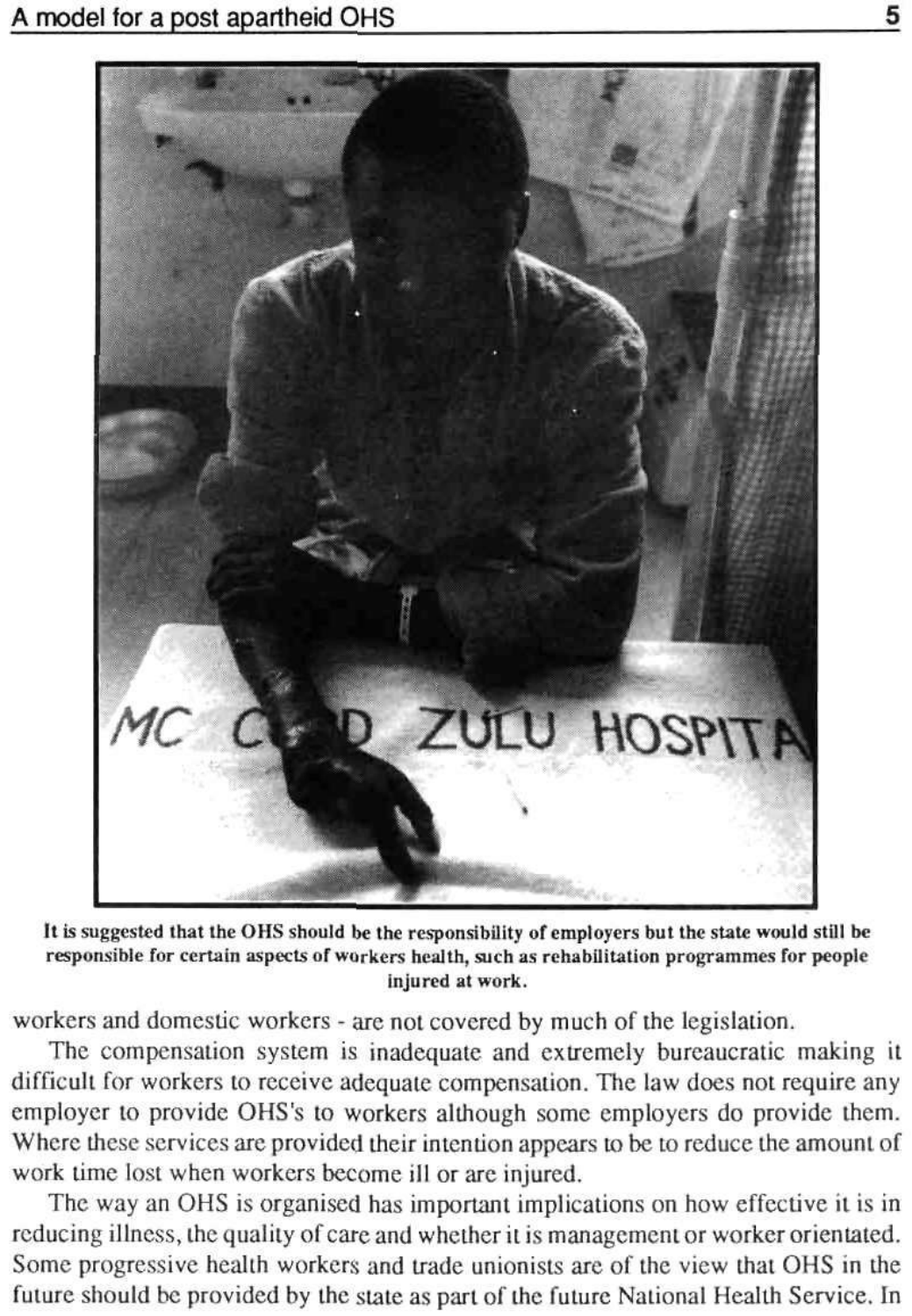this way the health care of workers will not be fragmented. They also argue thai health care is the right of every individual and should therefore be provided by the state. This paper argues that employers should provide such services.

# Employers, workers and the state - a model for occupational health services in South Africa

The author argues that OHS's should be provided by employers. In other words, we do not believe that OHS's should be provided by the state or the National Health Service. Rather employers must provide the financial resources, premises, equipment and employ the necessary personnel to run the OHS.

Depending on the size of the workplace any of the following four models for the employer-provided OHS may apply.



A worker receives a medical check-up - new legislation must ensure that occupational health services serve the interests of workers, rather than profiteering bosses.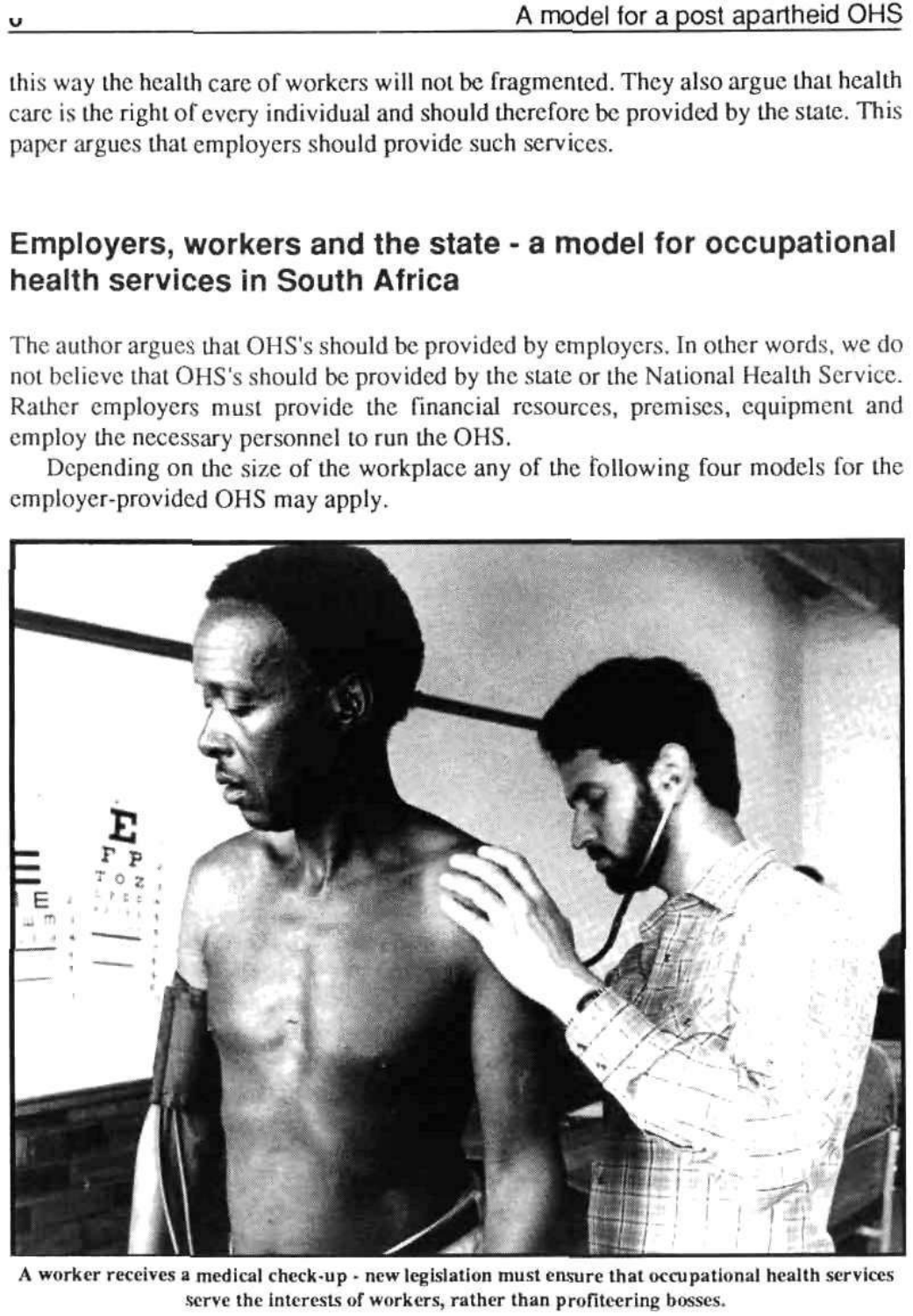1. Large firms can have their own OHS that is based in the workplace.

2. A group of companies (financially linked) can share an OHS.

3. Companies can contract out to an OHS based in a particular area.

4. Smaller companies in the same geographical location can combine their resources to provide an OHS.

# The role of the state

Whilst it would be the role of the employers to provide the OHS, the state and trade unions would have the more important task of ensuring health and safety in the workplace by regulating, monitoring and evaluating the OHS.

The state should concentrate its limited resources on protective aspects of occupational safety and health and on regulation, evaluation and monitoring. This can be achieved by developing the following areas of occupational health:

# /. Progressive legislation

A state that is sympathetic to the health and safety of workers will be required to pass legislation which favours health above profit. Legislation should cover the provision of OHS's in workplaces, the role of trade unions in health and safety, safety and health standards in all workplace, rehabilitation and compensation issues. It is clear that there needs to be a vast improvement in the legislation for Occupational Health in SA. At present legislation is pro-management and has developed largely on the basis of the loss control programmes of employers. New legislation must ensure that the OHS's serve the needs of workers.

# 2. A strong labour inspectorate

The present labour inspectorate is unable to ensure the implementation of the present regulations for health and safety due to staff shortages, a lack of expertise and a lack of commitment on the part of the Department of Manpower.

A strong labour inspectorate is necessary for the implementation of comprehensive legislation. This inspectorate should include industrial hygienists, engineers and evalu-

ators of occupational health services. The state must provide an industrial hygiene service and engineers who will be able to recommend engineering changes and changes to make the work process safer.

## 3. A research service

The state should continue to provide a research service such as the National Centre for Occupational Health (NCOH). This service needs to be vastly expanded and should include epidemiology of health and safety problems, the evaluation of OHS's being provided by the employer and the publishing of national and industry wide statistics.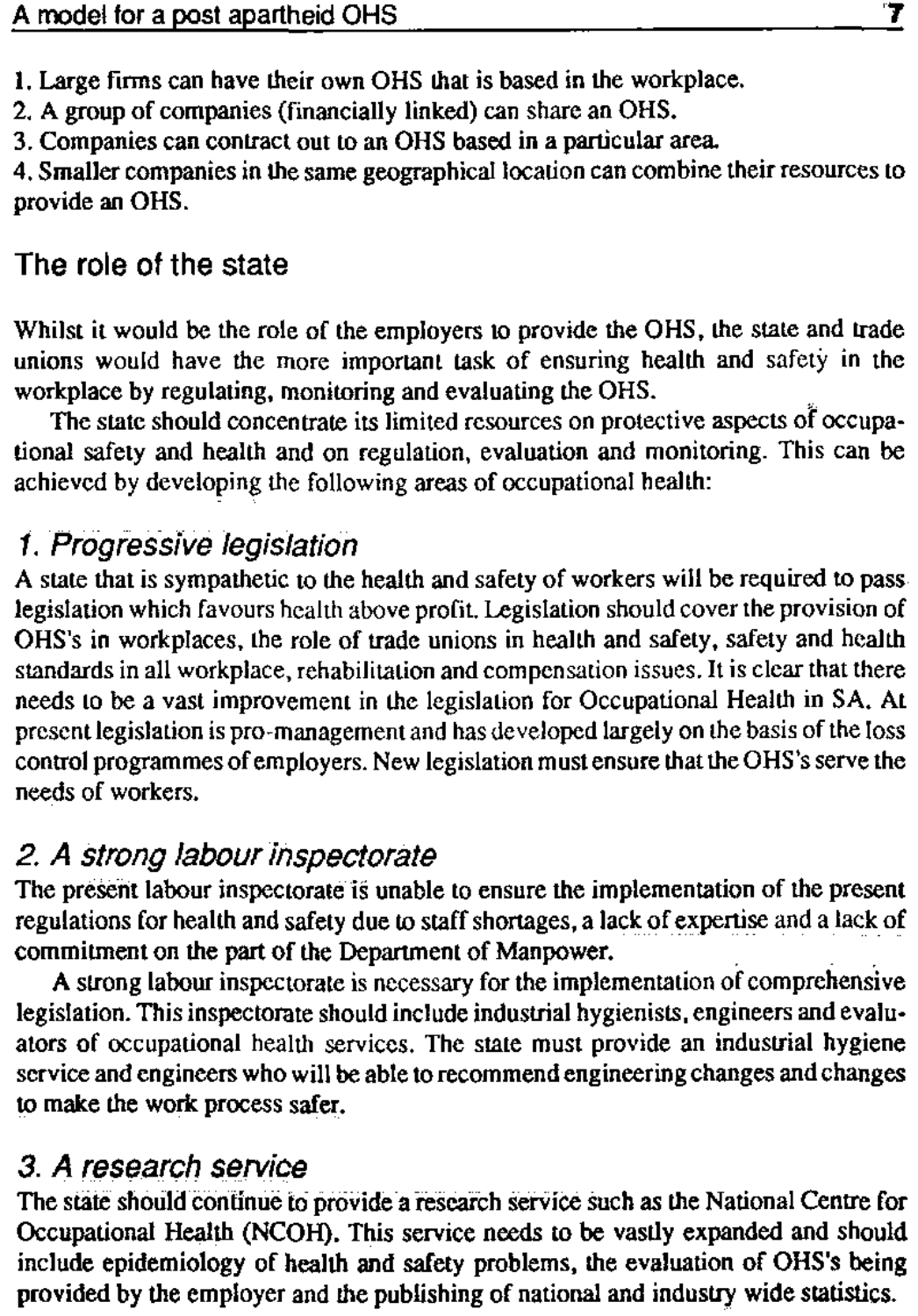# 4. Education and training

Education and training needs to be upgraded at all levels. This ranges from the training of safety reps or shop stewards to the training of specialists in occupational medicine. It is the government's responsibility to facilitate the various kinds of training needed to improve occupational safety and health in this country.

# 5. Compensation and rehabilitation

In the proposed model the state would still be required to compensate workers for occupational illnesses and have a programme for the rehabilitation of workers disabled at work.

## 6. The state sector

In situations where the state is the employer, in the public sector - municipalities, the health services, railways, and so on, the state will have to provide OHS's.

# 7. Specialist services

The workplace based OHS's will be required to refer patients who require any specialist services to the public service. This means that the NHS must develop these specialist services for occupational related illness and make these available to workers.

## The role of workers

- any legislation that is unacceptable to them.
- Workers must also retain the right to negotiate at industry and plant level for improved conditions of safety and health in the workplace.
- In the workplace there should be a factory health committee (FHC) or its equivalent. This FHC must be elected by workers in the same way that the shop stewards are elected each year. Depending on the size of the workplace this FHC can be separate from the shop stewards committee or a subcommittee of the shop stewards committee.
- The tasks of the factory health committee are to ensure that suitable OHS's are provided in the workplace. The committee should participate in decisions about the employment of doctors and nurses, the purchasing of new machines, chemicals, etc. and

The most important people in health and safety are those who have a direct interest in ensuring a safe and healthy workplace - the workers. The model that is presented here allows for a central role in the OHS for workers through their representative trade union structures. It has been shown worldwide that health and safety standards depend largely on the strength and degree of participation of workers' organisations in this field.

Trade unions would have a monitoring and regulating function at national, industry wide and plant levels. At a national level, workers must be consulted on the setting of standards and in the formulation of legislation. Workers should demand the right to veto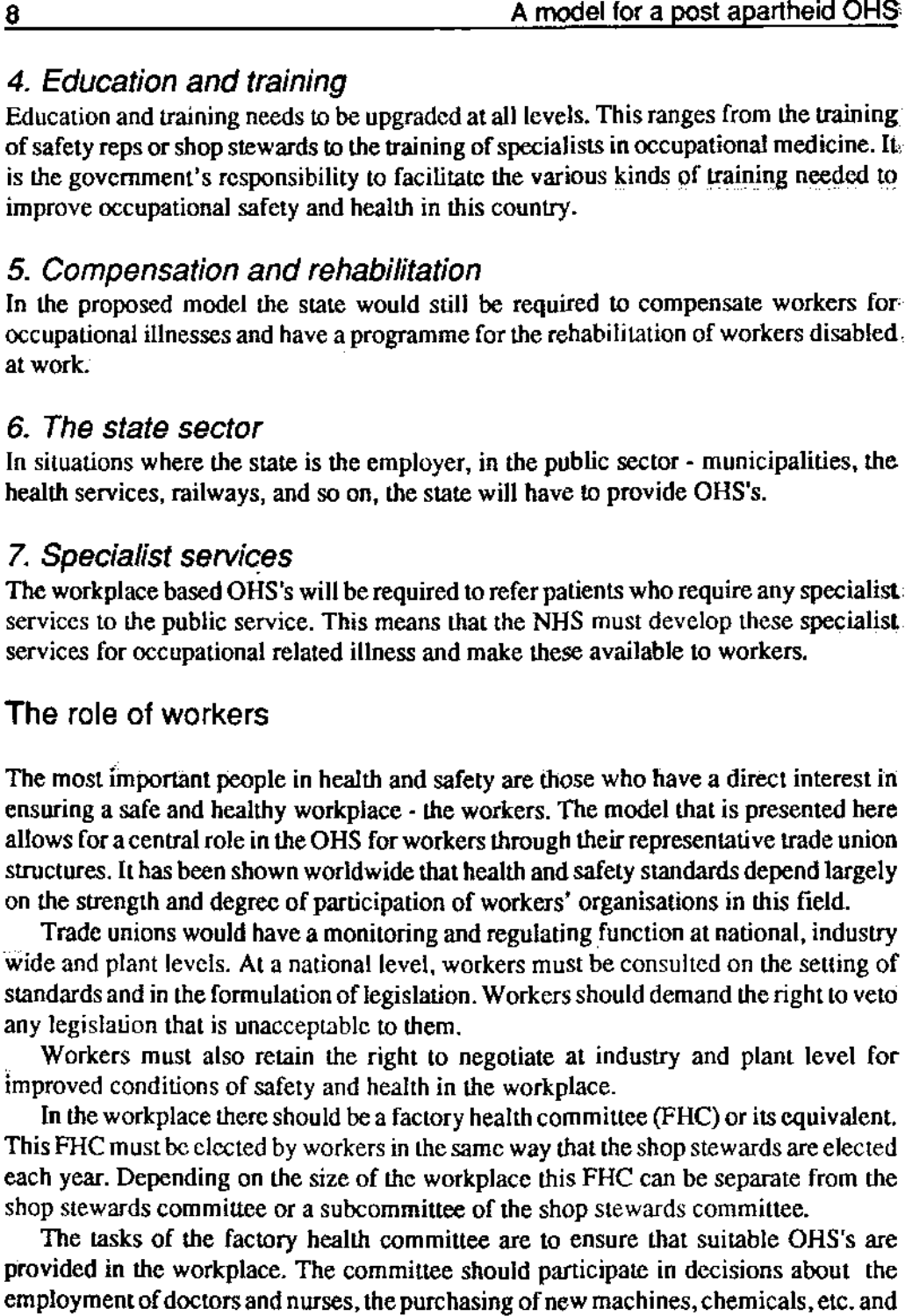have access to medical and industrial hygiene records.

Primary health care (PHC) should be provided in the factory. This would link the factory to a network of PHC centres. The factory health committee (FHC) would therefore also begin to have some control over general health services and the referral centre for the factory clinic. The FHC would also have a role in general health campaigns in the workplace such as anti-smoking campaigns, HIV education and so on.

These FHC members must be trained in safety and health by a state institution so that their participation can be meaningful and they can be empowered through skills to take safety and health into their own hands.

Whatever limited resources there are for occupational health should be ploughed into: protective aspects of occupational health. Thus the state should concentrate its spending on legislation, a strong inspectorate, research, education and training.

## Why this model? «

#### Limited state funds and the state of the state of  $\frac{1}{2}$

*t* 

The South African economy is in a crisis and the present state is not able to raise the funds required for numerous necessary social services. A new democratic government will inherit the same difficulties and it is unrealistic to expect more funds to be made available for health care. Funds for occupational health will be even more difficult to obtain.

## Factory based OHS's

i

Because of the important link between OHS's and the work process and work process design, the OHS must be situated in or near the workplace. The personnel who are employed by the OHS must have an understanding of the causative factors of illness in the specific workplace. One needs to have a working knowledge of the chemicals, dusts, machines and other hazards in the workplace.

In addition, most occupational health illnesses are low grade and chronic (long term) in nature. The urgency of acute illness is not there to stimulate workers to attend to the problem. If the OHS is based in the workplace, it will be easier for workers to attend leading to early intervention and prevention.

Employers j

Employers (especially larger firms) have a direct interest in the provision of safety and health and primary health care in the workplace. Although this interest relates largely to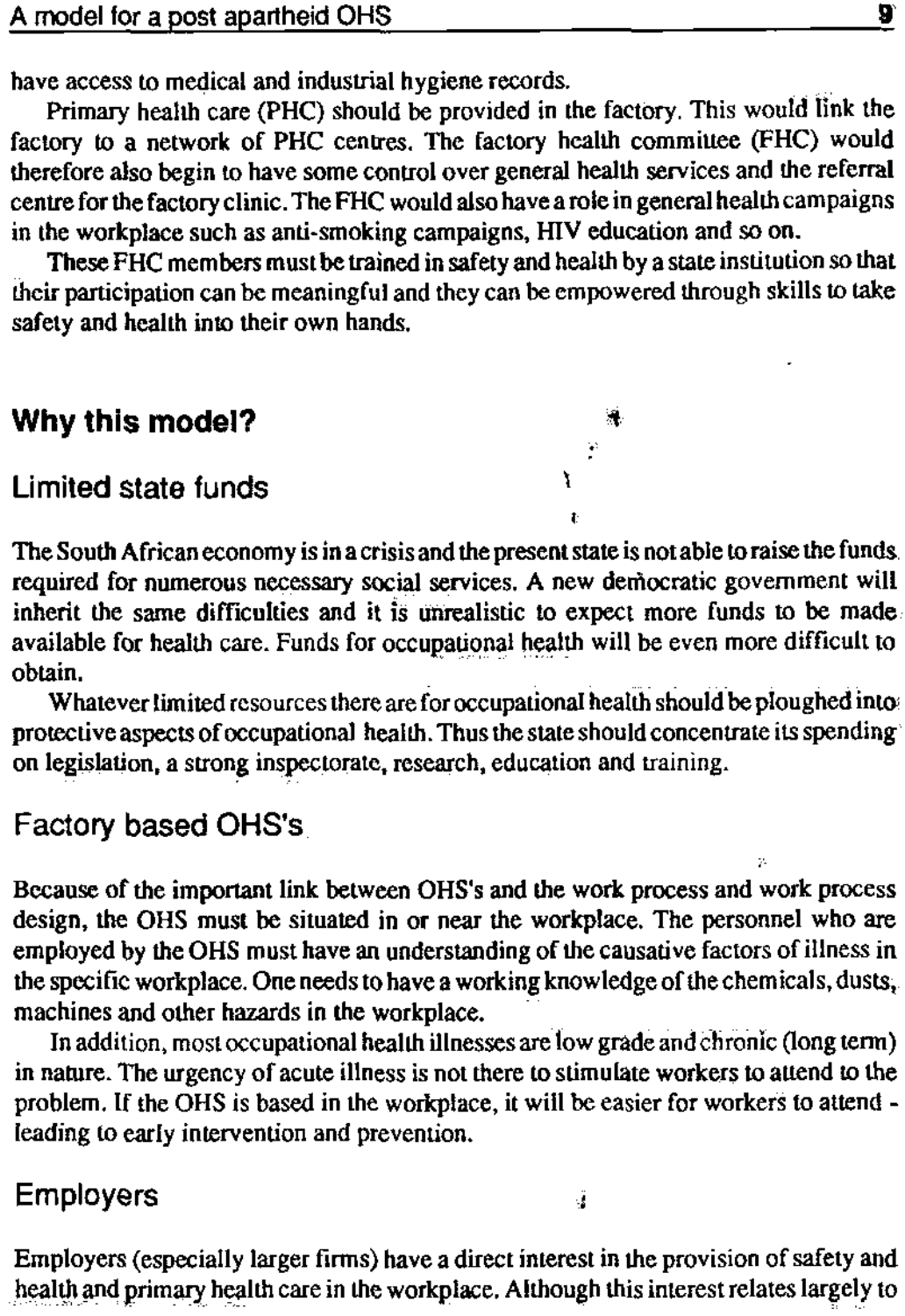their loss control programmes, these aspects can be balanced off by effective worker participation and state regulation.

## Existing services

Little research has been done on the extent of OHS's in South Africa's workplaces. The limited studies which have been done point to the presence of some form of OHS in 15- 20% of workplaces although the exact nature of this service is not documented in any of these studies.

It will be easier to keep these services in the factory and to legislate for their expansion into a comprehensive service, rather than to close these down and locate these services in residentially based primary health care centres.

# OHS's and general health care

Should occupational health be completely integrated into the general health services there is a danger of it being lost in \*\*a sea of general health". This means that occupational health may not receive the specific attention needed in order for improvements to be made. We will come to rely on the future NHS to provide Occupational Health Care. This approach, in the context of a poorly developed public health service, does not bode well for health and safety.

## **Prevention**

Given the limited resources available to the future state it will be important for the state to concentrate on the preventive aspects of occupational health. In no other field of health is the relationship between the environmental cause and illness so clearly defined as in occupational health. The future state, being sympathetic to workers, would do well to expend most of its available resources on prevention, through legislation and the enforcement of that legislation. This would also mean that the state would not have funds for OHS's and that employers should be encouraged to provide this service.

# **Primary health care in this mode!**

The inclusion of primary health care (PHC) in the occupational health service would make the workplace health service comprehensive and holistic and would reduce the artificial separation between illnesses due to work and other illnesses to which workers are exposed. In a country where the public health service is inadequate, and where the services remain separate, general illnesses will not receive the same attention that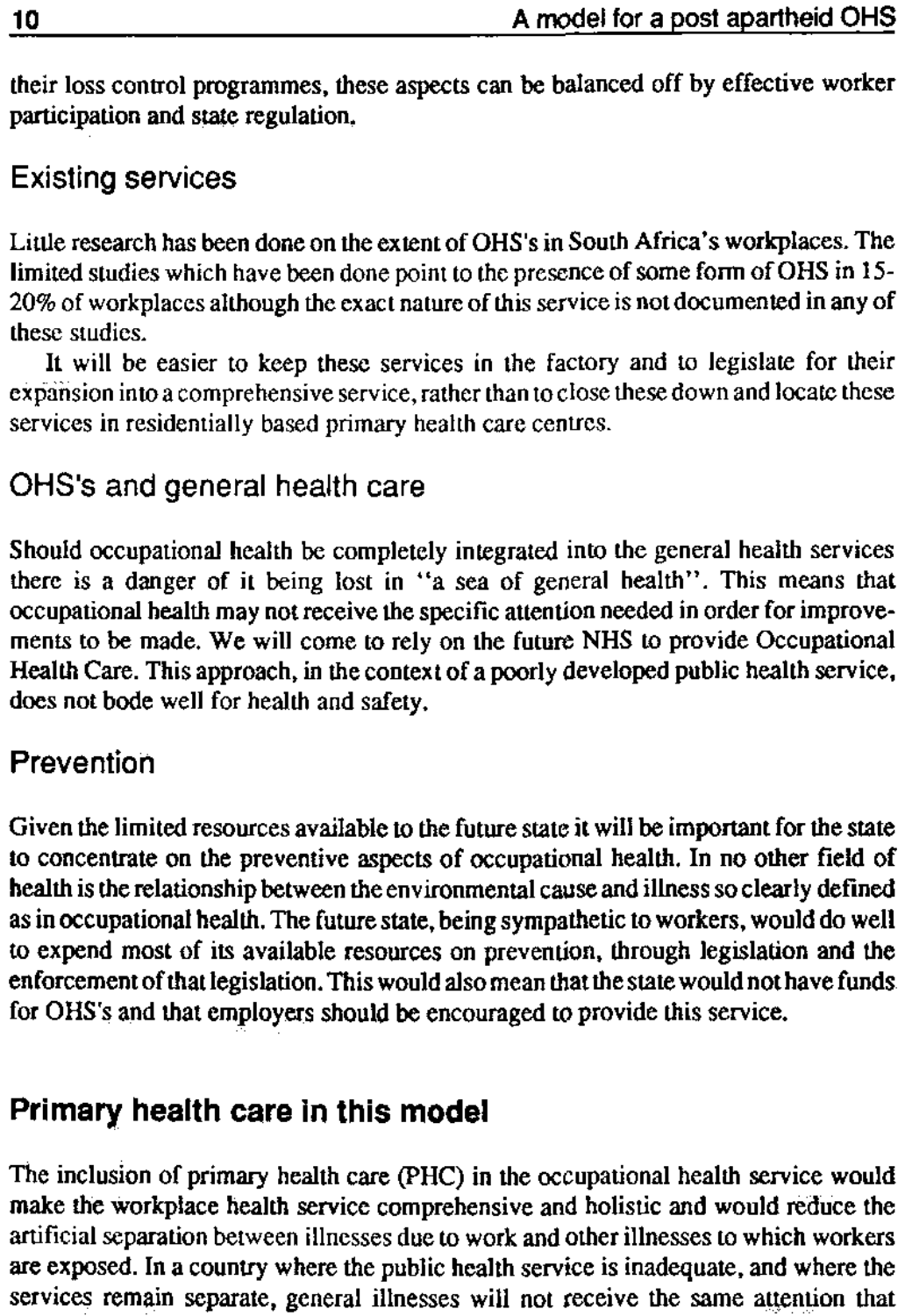

Workers would play an essential role in the OHS through their trade union structures.

occupational illnesses receive.

The provision of PHC care in the workplace will establish an organic link between the OHS and the PHC network in the country. The model visualises a national network of "first contact" health centres consisting of residentially based and factory based centres, feeding into a national health service through a referral system.

This would take a large primary care load off the public service and would allow more resources to be diverted to the care of the less privileged sections of the working class. At present three million workers receive primary health care at workplace health services annually. A significant amount of PHC is taking place already. This could be extended to other workplaces with reasonable ease.

The inclusion of PHC in the OHS would give workers the opportunity to begin to

participate in decisions about their general health care in addition to decisions about occupational health.

#### Shortcomings of this OHS model

This model has a few shortcomings though it is fell that these could be overcome. Because this article does not allow for a lengthy discussion of these shortcomings they arc only briefly discussed below.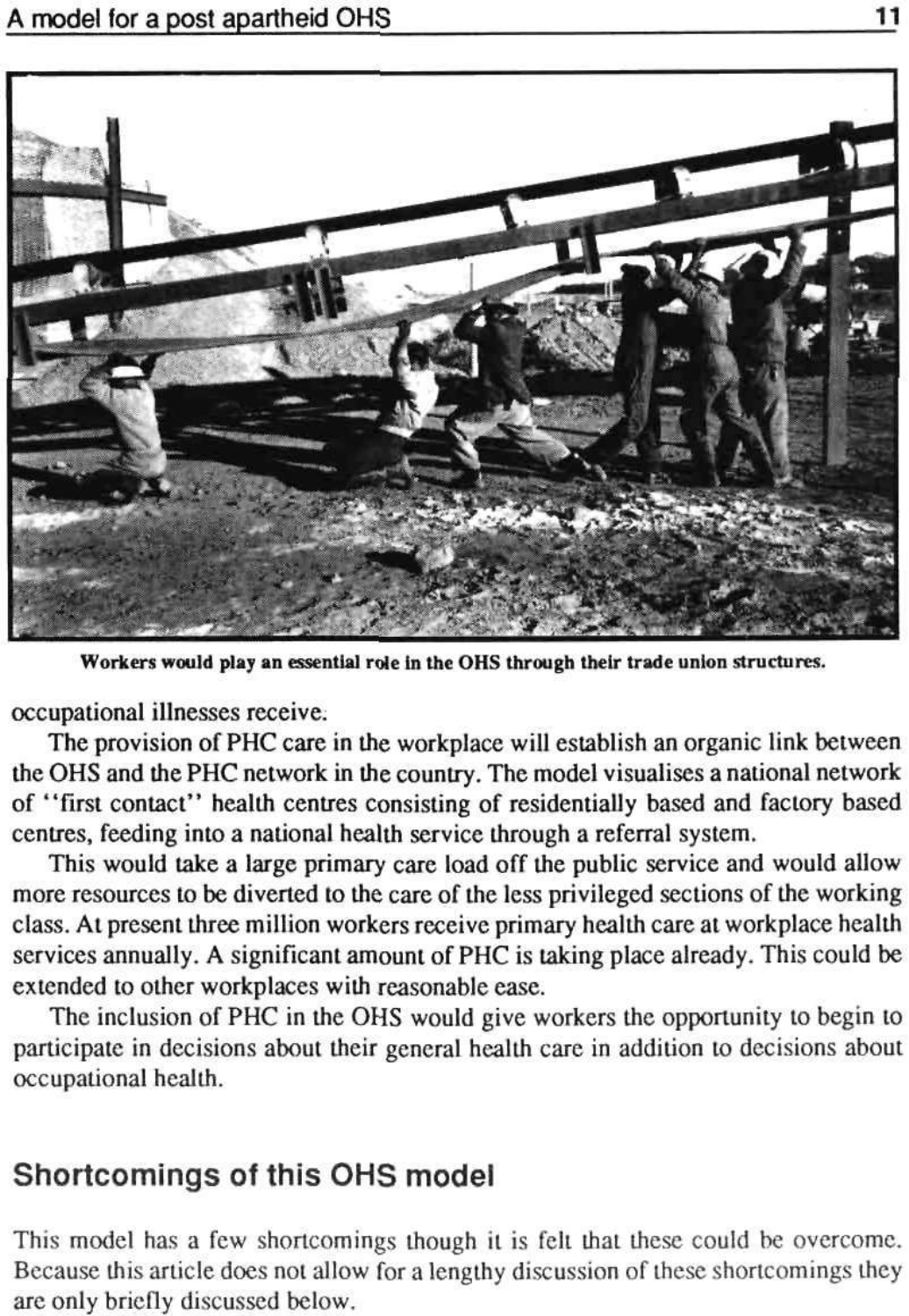## Management control

In view of the fact that management will be funding the service (and this would include paying doctors' and nurses' salaries) there is a danger that the service, as is the case presently, will be management orientated.

The OHS's presently being provided are often motivated by the employers' loss control programmes and are not a result of genuine concern on the part of employers to provide care for workers. This philosophy has led to medical and nursing practices which ensure that the least amount of time, money and productivity is lost through illness or injury at work. Workers often resent a service of this orientation as they see itas a means to place even greater controls over their lives.

The proposed model, viewed in its entirety, allows for sufficient participation by both the unions and the state to prevent any pro-management bias that the OHS's may have.

## Stratification (division) of the working class

One of the major drawbacks of this model is that it will lead to further stratification of an already fragmented working class. Employed workers would have access to a better standard of health care than their families and the unemployed. In the long term this would lead to serious divisions in the working class.

## Worker organisation and the future state

This model depends heavily on the strength of trade unions and a state which is sympathetic to workers. If worker organisation is not strong and the state is not supportive of workers' needs, this system could easily become a management oriented OHS.

#### Relation to other union initiatives

- This article does not explain how OHS relate to the numerous other benefits or services that workers have, such as medical aids or medical benefit schemes. These are presently being discussed in the unions.\*
- Medical benefit schemes are funded jointly by workers and employers and are based n the communities. These services are accessible to workers' families and even to other
- \* Readers wanting to find out more about medical aid issues are referred to The South African Labour Bulletin edition, Volume 13, Issue no.8 (February 1989): Medical Aid: questions for unions. By M.Price and P.Tshazibane. pp.100-109.